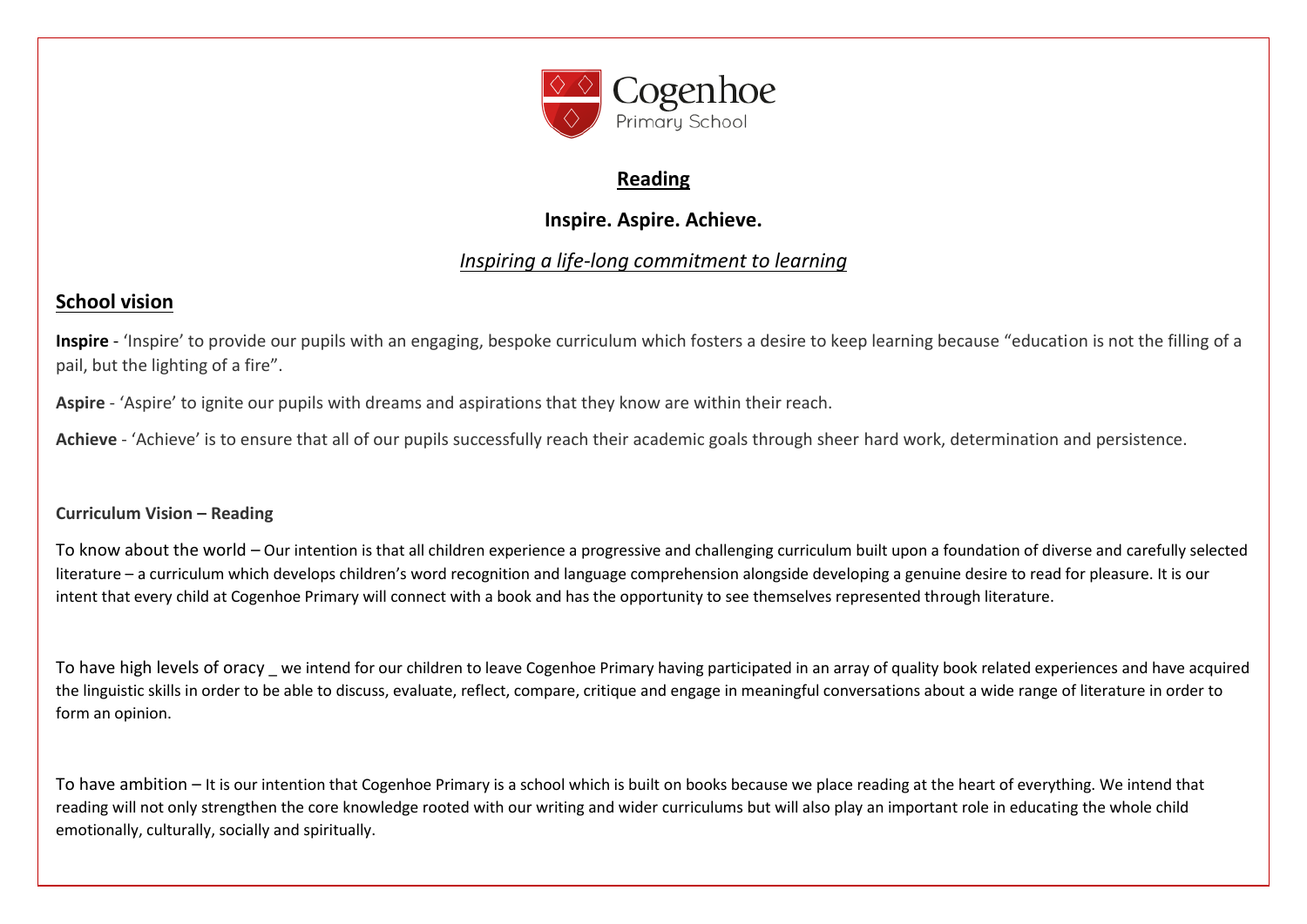The vision is achieved through studying the key concepts.

## **Reading Key Concepts:**

## **Reading Intent:**

At Cogenhoe Primary School, reading for pleasure and cultivating the love of reading is actively encouraged throughout the school. Great emphasis is placed on developing pupil's skills in reading from Reception, so that they are able to explore and discuss challenging texts confidently through our daily "Book Talk" session. Both shared, modelled and independent reading has a specific focus and is a fundamental part of a child's reading journey. Teacher's use a range of rich texts, so that pupils use of vocabulary and enjoyment of reading is heightened. The breadth of our curriculum ensures that pupils have access to a wide range of poetry, fiction and non-fiction.

We actively promote and celebrate our love of reading through our vibrant environment, reading for pleasure areas, focussed whole school assemblies and celebration days. In addition to this, our parent community are actively involved and regularly attend our workshops, open mornings and demonstration lessons.

## **Reading Implementation:**

As children journey though the school, we use a variety of reading strategies to ensure that all our pupils are confident and competent in their reading.

In Key Stage One, we recognise that all learners are individual in their approach when securing their skills. Therefore, teachers use a variety of decoding skills such as phonics and picture cues.Our expert Phonic teaching happens on a daily basis and is taught in small, fluid groups which are based on frequent assessment so that they are reactive to the changing needs of learners. We use the *Essential Letters & Sounds* programme to ensure the progressive development of skills, so that pupils can decode effectively. In their Literacy learning; pupils are provided with the opportunity to develop and embed these key skills.

Independent reading books support children at an individual level and are carefully chosen by teachers to aid and challenge our pupils with their phonic learning. We use a variety of different texts from our Cogenhoe Whole School Reading Spine to enable our children to develop a love of reading and enjoy sharing these with our parents and carers on a weekly basis.

In Key Stage 2, we use a programme called 'Accelerated Reader' to continue to track and monitor our children's progress and motivate them to continue to keep reading in order to reach the Millionaires' Club. Parents also have access to this on-line system so that they too are able to see how their children are progressing.

Children's reading abilities and levels are consistently assessed throughout Key Stage Two. This supports our children who have a weakness in decoding or inferring, we use and follow a rigorous, structured reading intervention programme on an individual and group basis which ensures that rapid and sustained progress is made.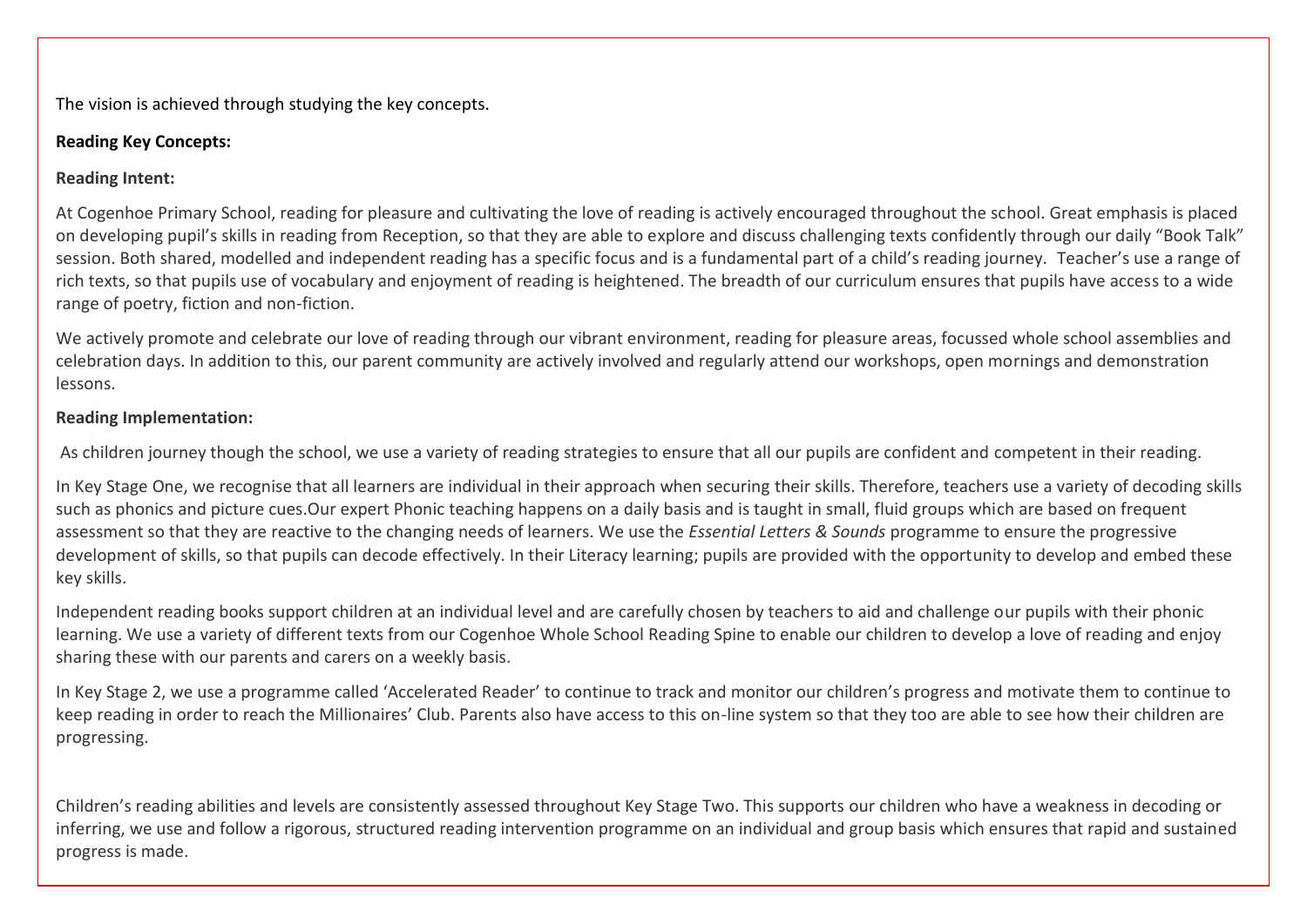

## **Reading Impact:**

Every child at our school is a reader, who through exceptional experiences and opportunities are confident to select their own texts to enjoy and gain information from. Our children understand the importance of reading and consistently strive to gain high outcomes.

Key Stage Two attainment of the high standard (110+) in Reading (50%) was **significantly above national and in the highest 20% of all schools in 2019.**

Key Stage Two attainment of the expected standard (80%) **was also significantly above national.**

Key Stage One attainment of the expected standard in reading (77%) **was above national and the higher standard was also above national at 27%.**

Our Phonics data, for the last three years has been significantly above national and in the highest 20% of all schools.

Early Years Foundation Stage attainment of the expected standard in reading (88%) was also **significantly above national and in the highest 20% of all schools in 2019**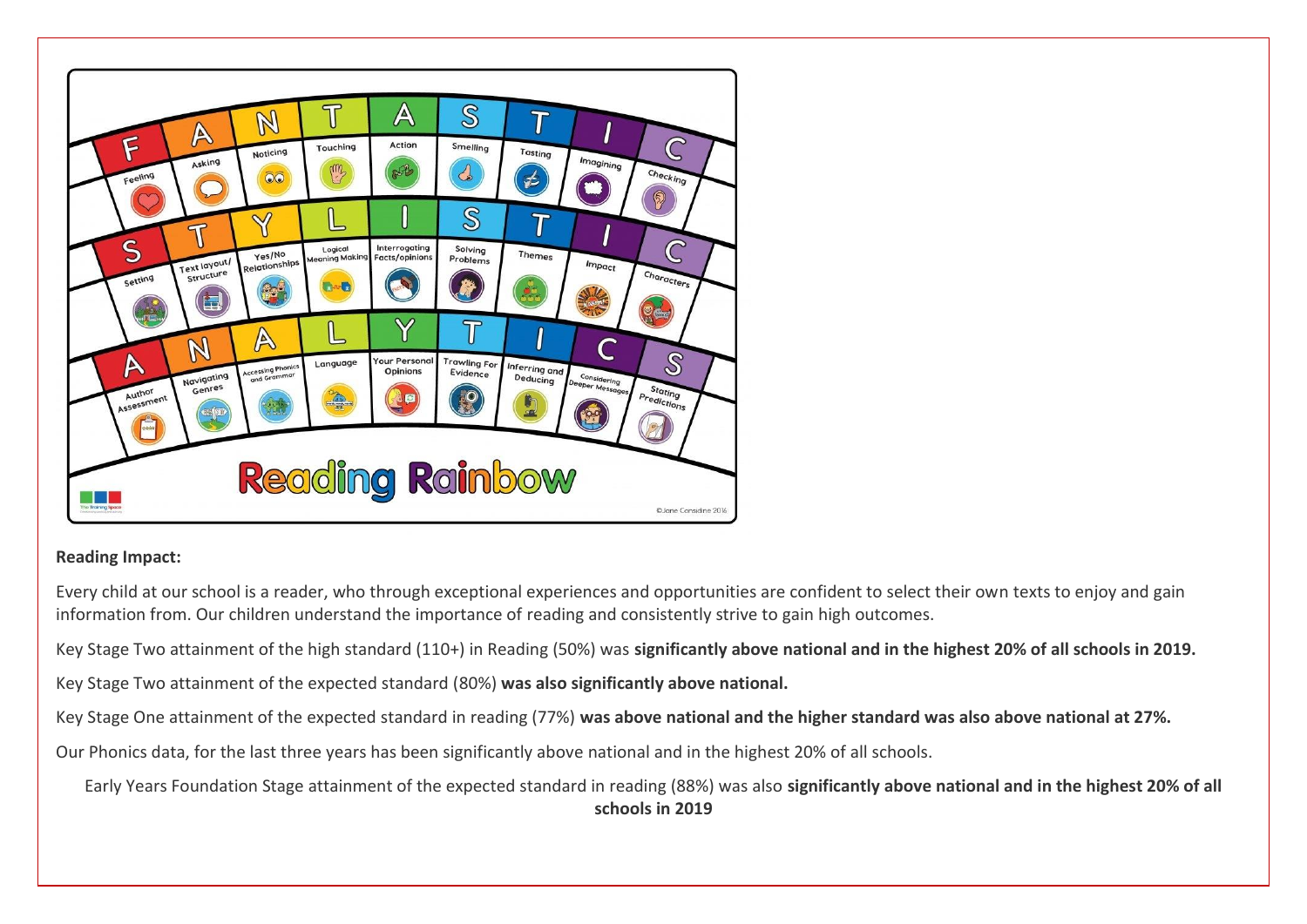**By the time the children reach the end of our reading curriculum, they will have experienced a rich variety of the finest literature in order to have moved from learning to read to reading to learn. They will be able to read fluently and understand well what they read. They will able to engage in meaningful discussions about literature and through exposure to a wide range of Book Talk Rainbow vocabulary they will have a vast array of words at their disposal. Reading evidence will be recorded in Book Talk grp books (KS2 only) and in T4W books. The environments will also evidence the positive reading culture and ongoing teaching.**

When you tour our school and join in with Book Talk, you will see all children in Kst 1 are challenged to read a correct phonic stage book and apply their phonic knowledge to bridging books and their Pie Corbett Reading Spine Book Talk book. All Kst 2 children are challenged to make links with their Accelerated Reader selected book, our inference learning and Book Talk discussion. Using this approach, they will then discover the richness the whole curriculum has to offer.

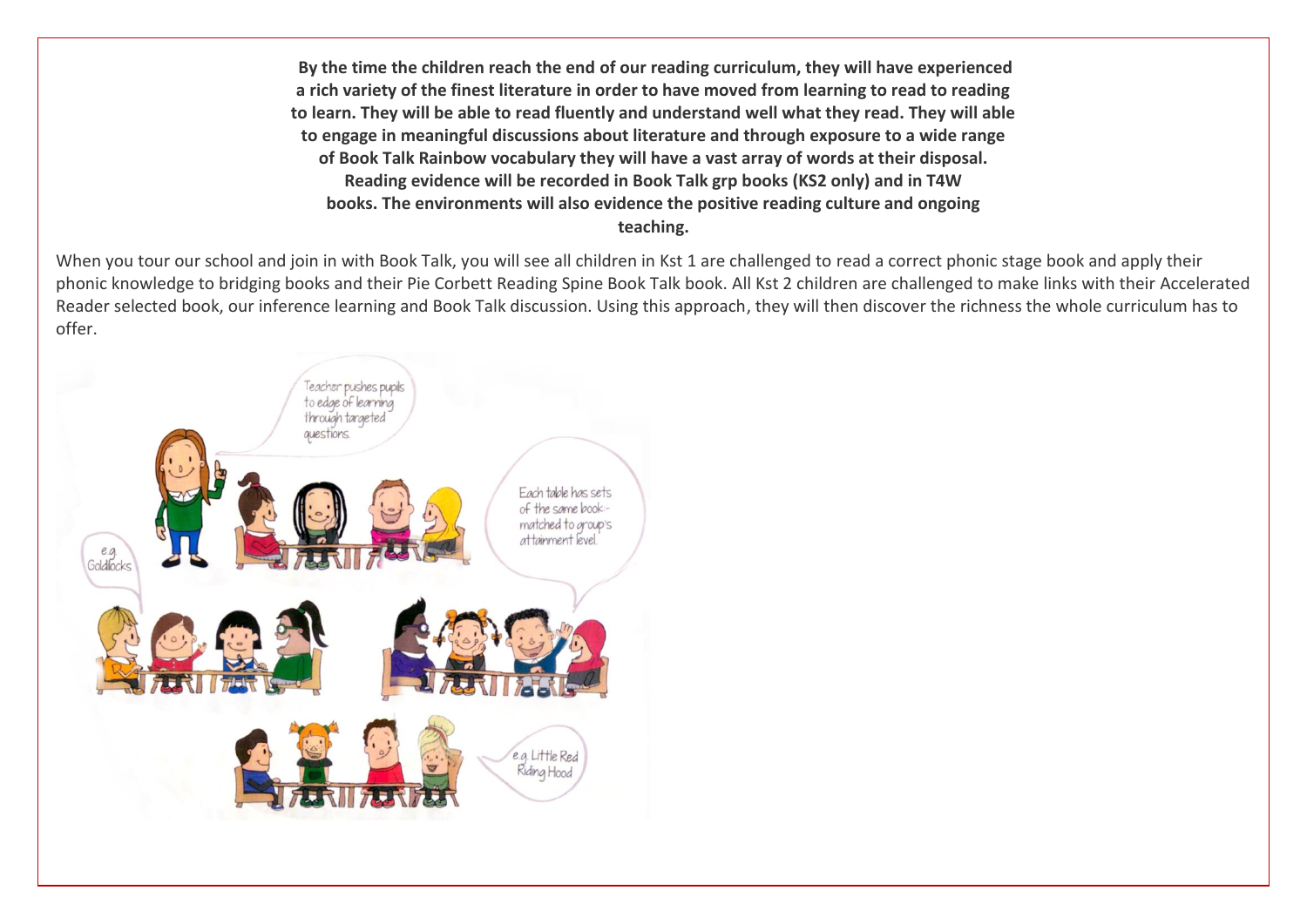#### **EYFS Development Matters**

#### **Early Reading**

At Cogenhoe, we place significant importance on Early Reading as we know that fluent readers will learn more, because they can read and gain knowledge for themselves. Throughout this document you will read about how early reading is taught and development but if you were to visit our school you can expect to see that:

- direct, focused phonics is taught every day in Reception and key stage 1
- children read from books with the sounds they know, while they are learning to read
- o teachers and teaching assistants provide extra practice through the day for the children who make the slowest progress (the lowest 20%)
- o all children in Year 3 and above can read age-appropriate books
- o teachers instil in children a love of literature: the best stories and poems

We work in close partnership with parents to support them in supporting us in their child's reading journey.

#### **SEND and Disadvantaged Children**

We believe that Book Talk is inclusive and through careful scaffolding all children will be able to achieve and make the progress which they are capable of. All pupils will be appropriately supported throughout the phonics and comprehension lessons so that they can access all of the learning; consequently, ensuring that a ceiling is not placed on any child's educational opportunities in reading.

At Cogenhoe, we believe that quality first teaching should always be the priority when addressing children's needs. However, we do employ numerous research-based interventions to support our early or developing readers because we recognise that sometimes, children need a little help on the way. Here are some of the interventions that we run:

- Switch on Reading
- Get Reading intervention programme
- Fresh Start intervention programme
- Sounds-Write intervention programme
- $\bullet$  1:1 readers
- PIRA as an assessment tool for diagnosing areas for development and focussed teaching
- Specific pre-learning and targeted work for the lowest 20%- through Before School and After School Interventions
- Reading Shed
- Deepening Understanding Comprehension.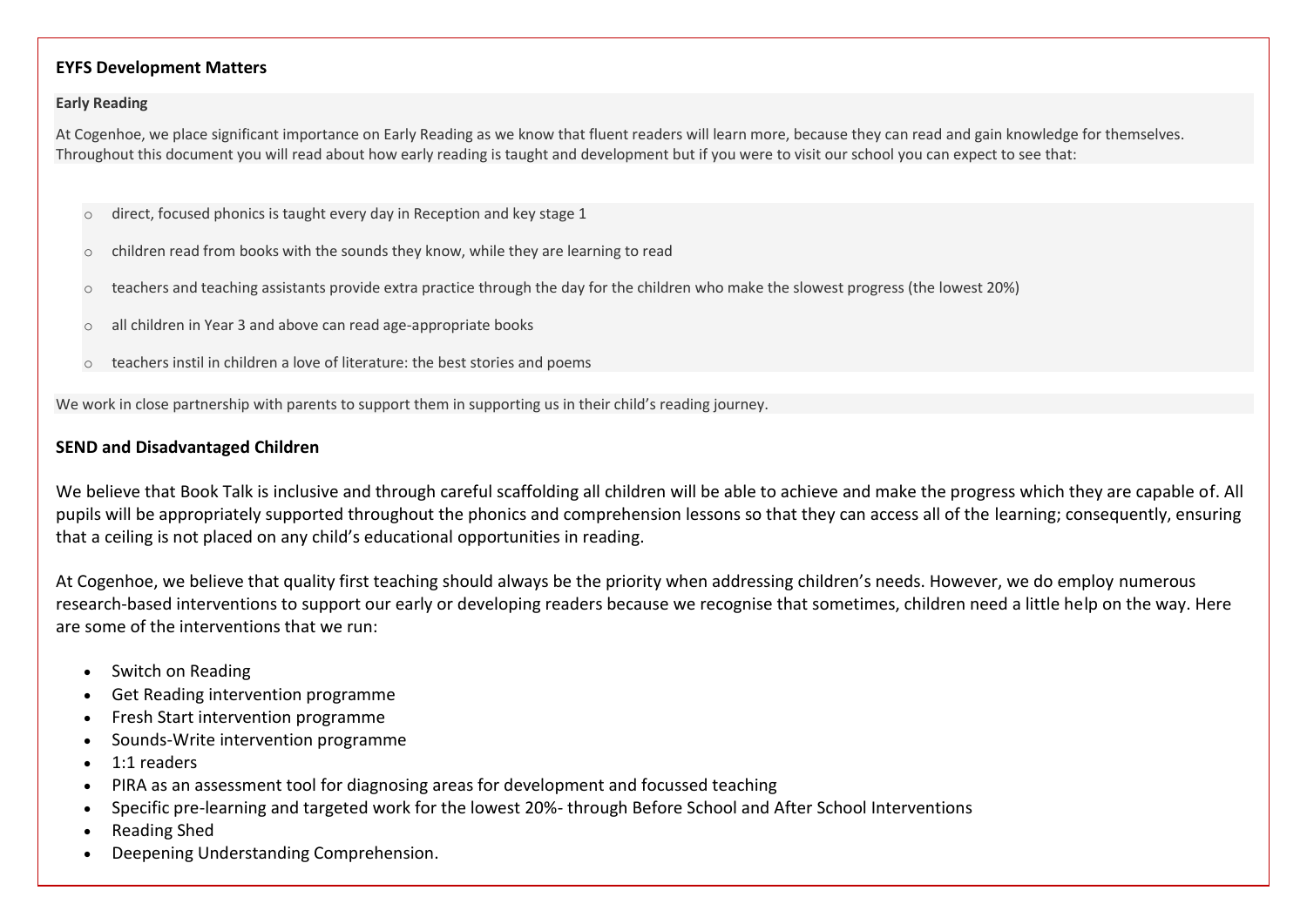## **National Curriculum Threads**

## **Year 1 Reading Key Objectives**

| $\mathbf{1}$   | Speedily read all basic phoneme/graphemes                         |  |
|----------------|-------------------------------------------------------------------|--|
| $\overline{2}$ | Read accurately by blending known GPCs                            |  |
| $\overline{3}$ | Read common exception words                                       |  |
| 4              | <b>Read common suffixes</b>                                       |  |
| 5              | Read multi-syllable words containing known GPCs                   |  |
| 6              | Read contractions and understand use of apostrophe                |  |
| $\overline{7}$ | Retell familiar stories and traditional tales                     |  |
| 8              | Recognise and join in with predictable phrases                    |  |
| 9              | Recite some poetry by heart                                       |  |
| 10             | Understand texts based on prior knowledge or provided information |  |
| 11             | Correct inaccurate reading by check for sense                     |  |
| 12             | Discuss the significance of title and events                      |  |
| 13             | Make inferences on the basis of what is said and done             |  |
| 14             | Make predictions based on reading so far                          |  |
| 15             | Explain clearly understanding of what is read to them             |  |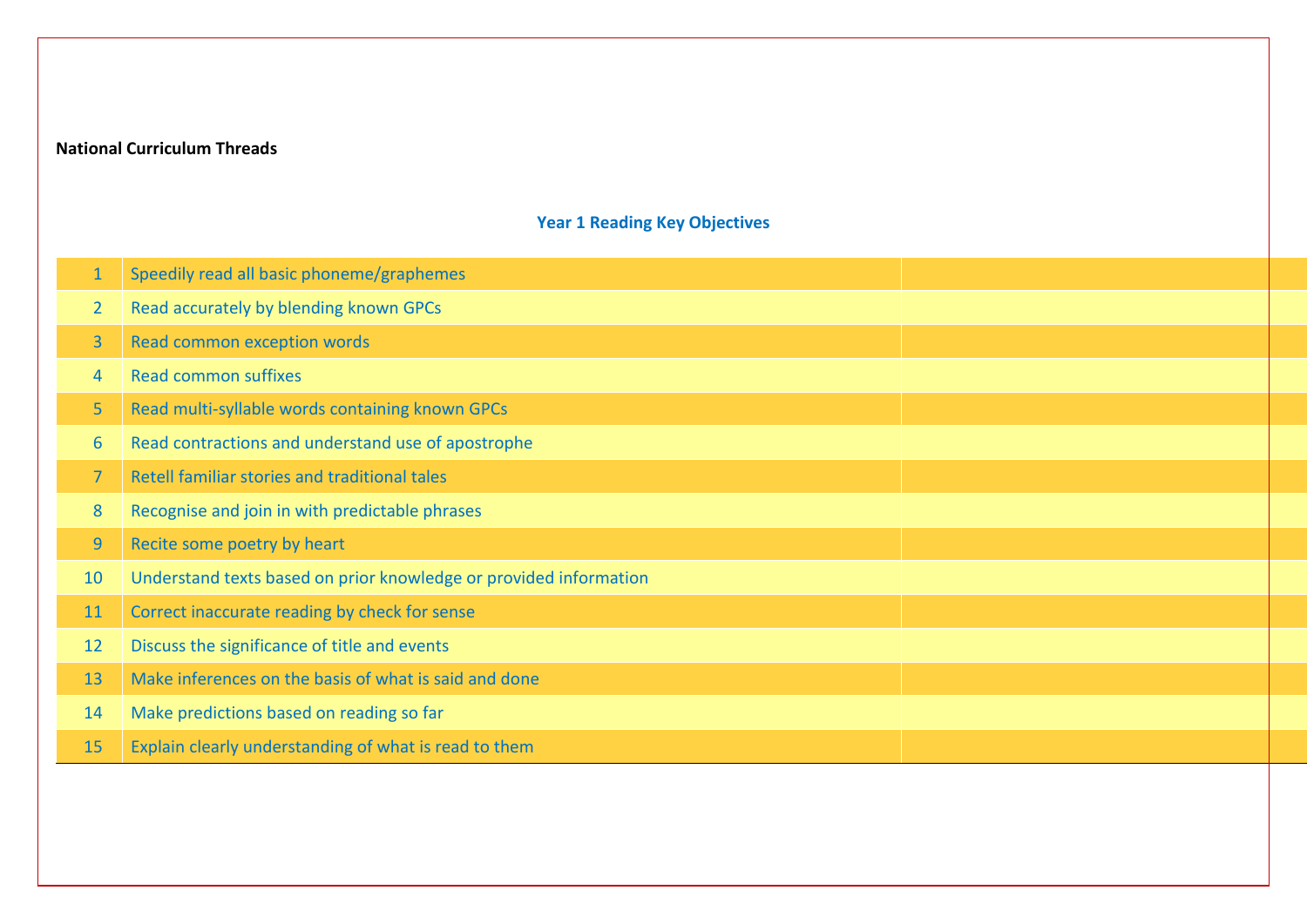### **Year 2 Reading Key Objectives**

1 Read fluently using decoding skill

- Read accurately by blending, including alternative sounds for graphemes
- Read multisyllable words containing known graphemes
- Read common suffixes
- Read exception words
- Read most words quickly and accurately without overt sounding and blending
- Discuss and express views on a wide range of poetry, stories and non-fiction
- Recognise simple recurring literary language in stories and poetry
- Perform poetry learnt by heart with appropriate intonation
- 10 Discuss and clarify the meanings of words
- 11 Discuss the sequence of events in books
- Make inferences on the basis of what is being said and done
- 13 Ask and answer questions about a text
- Predict what might happen based on reading so far
- Explain and discuss understanding of a range of reading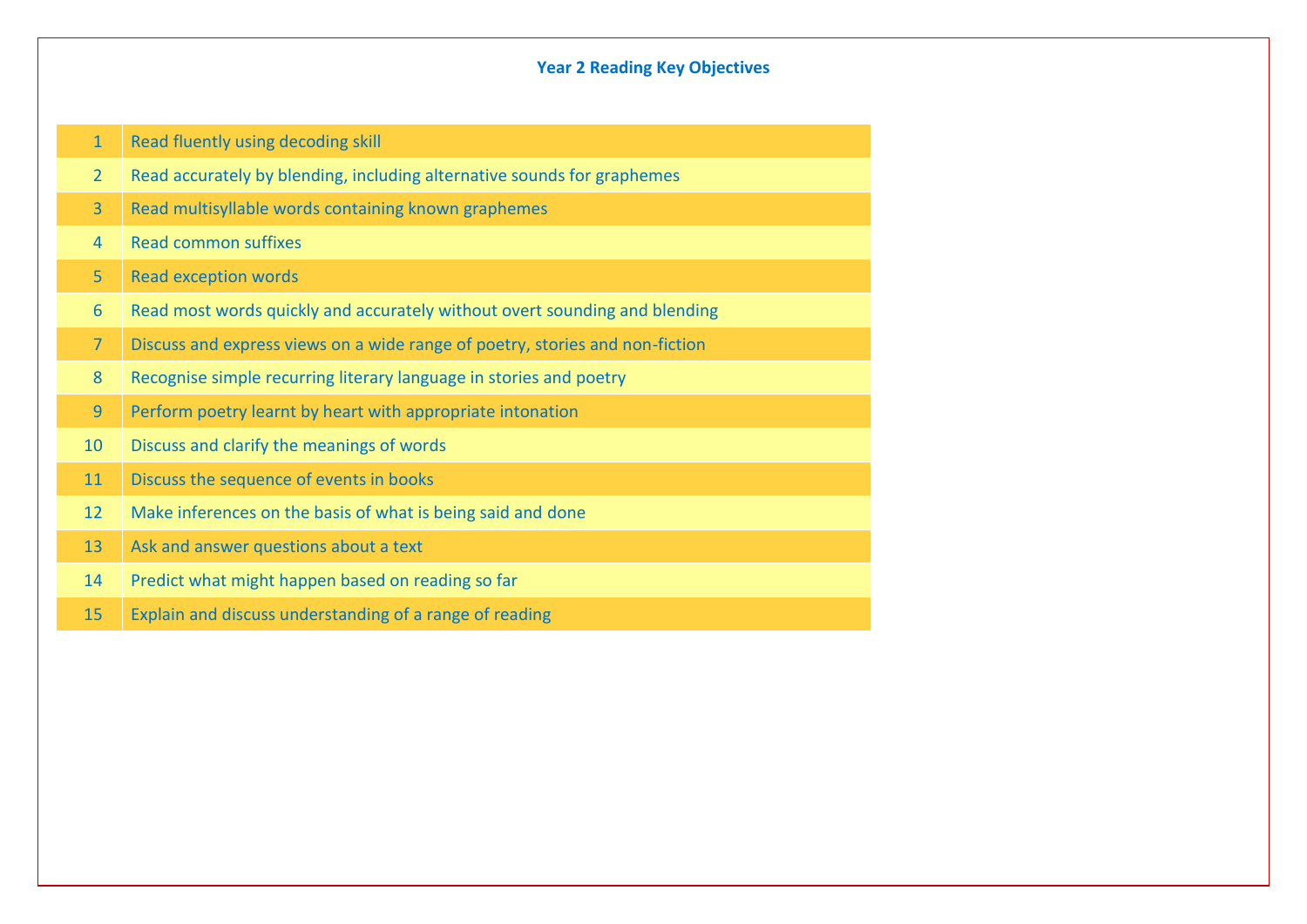#### **Year 3-4 Reading Key Objectives**

|  | 1 Read aloud and understand words based on knowledge of root words, prefixes and suffixes |  |
|--|-------------------------------------------------------------------------------------------|--|
|--|-------------------------------------------------------------------------------------------|--|

2 Read further exception words, including those with unusual spelling/sound links

3 Retell some fairy tales or traditional tales orally

- 4 Identify themes and conventions in a range of books
- 5 Perform plays and poetry aloud using intonation, tone, volume and action
- $6$  Recognise some different forms of poetry
- 7 Use dictionaries to check the meanings of words
- 8 Check that a text makes sense, including explaining the meaning of words in context
- $9$  Identify and summarise the main ideas drawn from more than one paragraph
- 10 Draw inferences about feelings thoughts and motives
- 11 Use evidence to justify inferences
- 12 Discuss words and phrases which capture the reader's interest
- 13 | Identify how language contributes to meaning
- 14 | Identify how structure and presentation contribute to meaning
- 15 Retrieve and record information from non-fiction texts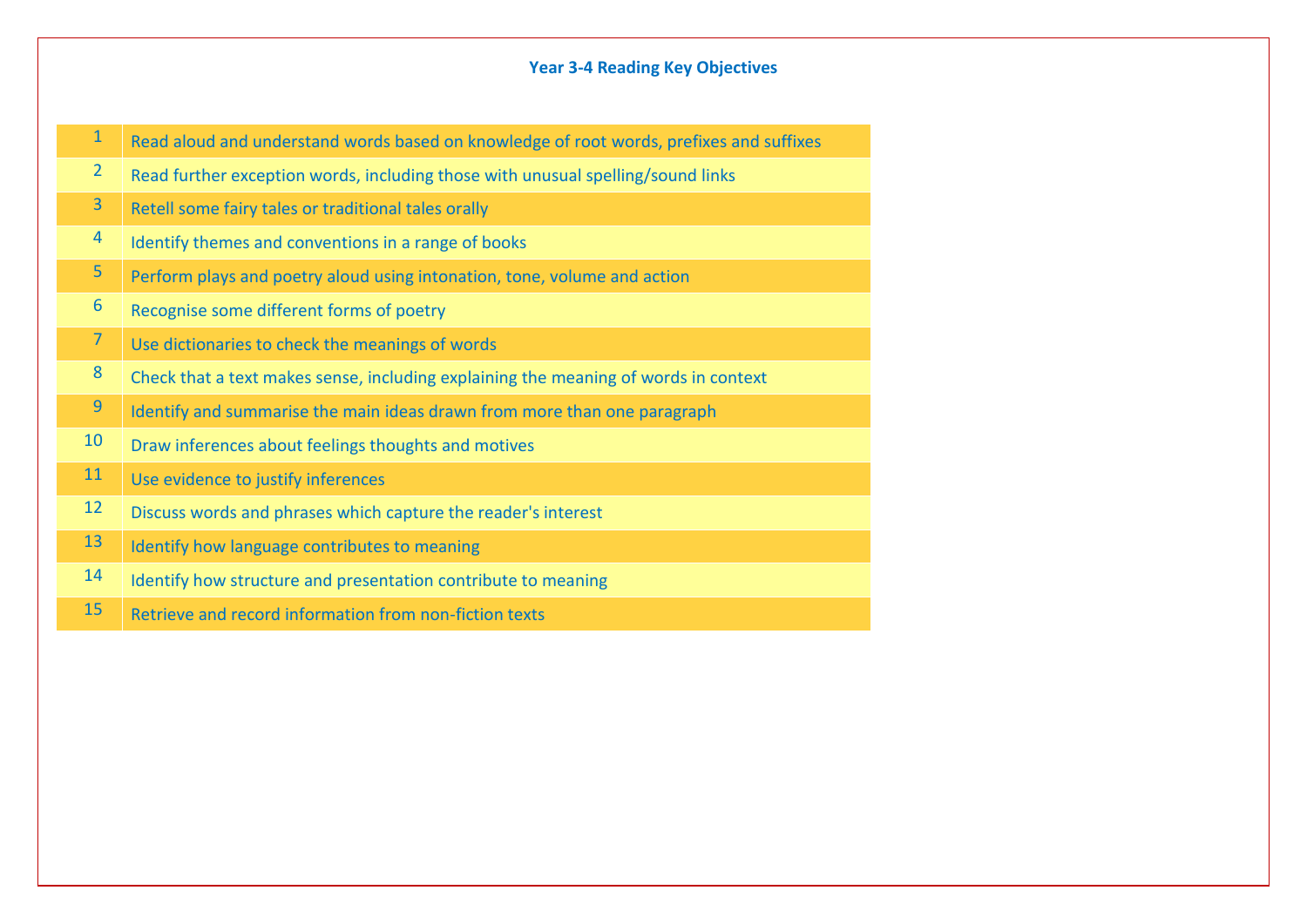## **Year 5-6 Reading Key Objectives**

| $\mathbf{1}$   | Use knowledge of morphology and etymology to read aloud and understand new words                               |
|----------------|----------------------------------------------------------------------------------------------------------------|
| $\overline{2}$ | Make comparisons within and across books                                                                       |
| $\overline{3}$ | Read a range of modern fiction, fiction from literary heritage and books from other cultures and<br>traditions |
| $\overline{4}$ | Identify and discuss themes and conventions across a wide range of writing                                     |
| 5              | Discuss understanding of texts, including exploring meaning of words in context                                |
| 6              | Ask questions to improve understanding of texts                                                                |
| $\overline{7}$ | Summarise ideas drawn from more than one paragraphs, identifying key details                                   |
| 8              | Predict future events from details stated and implied                                                          |
| 9              | Identify how language, structure and presentation contribute to meaning                                        |
| 10             | Discuss how authors use language, including figurative language, to affect the reader                          |
| 11             | Make book recommendations, giving reasons for choices                                                          |
| 12             | Participate in discussions about books, building on and challenging ideas                                      |
| 13             | Explain and discuss understanding of reading                                                                   |
| 14             | Participate in formal presentations and debates about reading                                                  |
| 15             | Provide reasoned justifications for views                                                                      |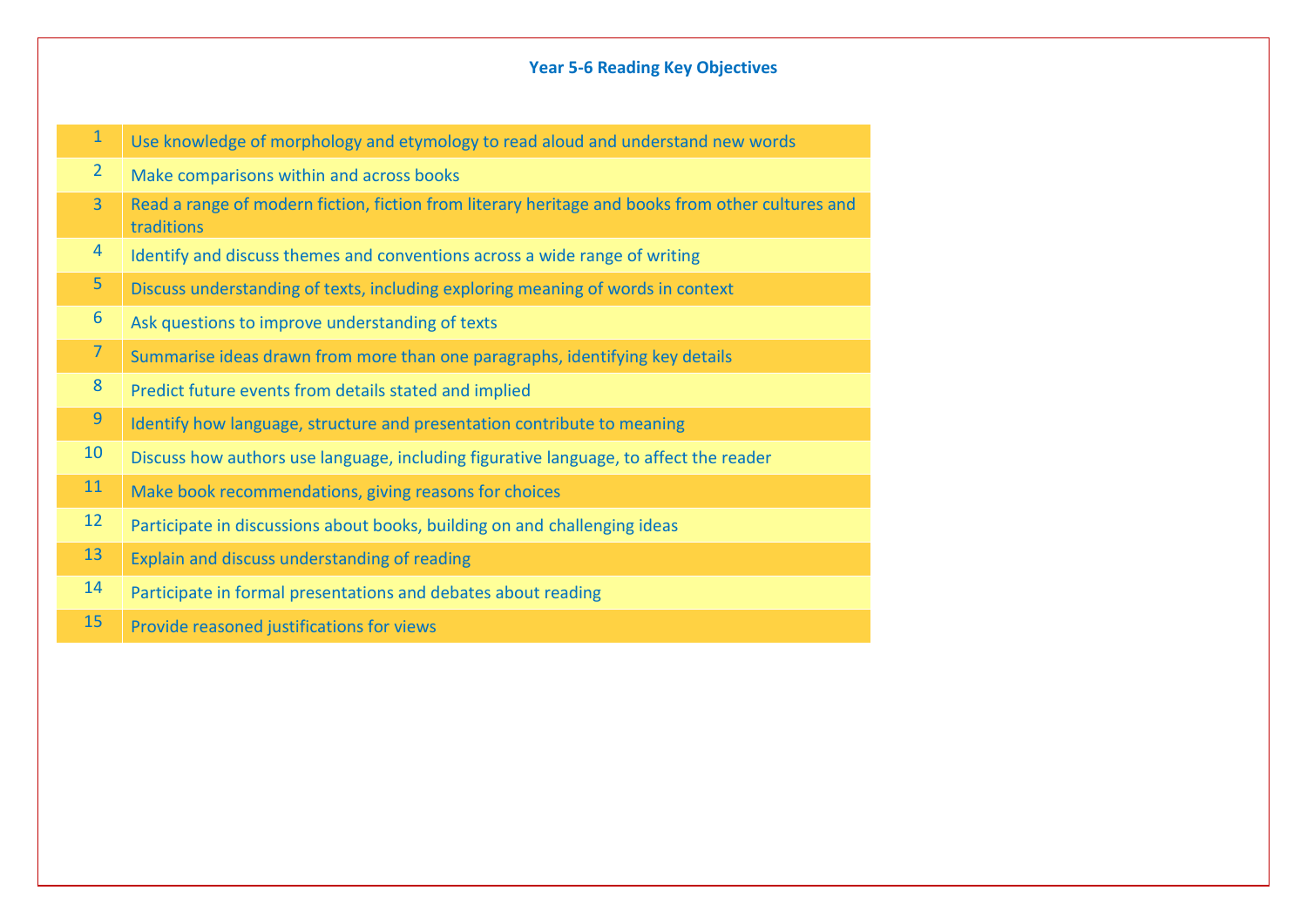| <b>Reading Assessment Intention kst1</b>                                                                                                                                                                                                                                                                    | <b>Impact and Implications</b>                                                                                                                                                                                                                                                                |
|-------------------------------------------------------------------------------------------------------------------------------------------------------------------------------------------------------------------------------------------------------------------------------------------------------------|-----------------------------------------------------------------------------------------------------------------------------------------------------------------------------------------------------------------------------------------------------------------------------------------------|
| <b>Initial sound checklist score</b><br>Checklist for all 40+phonemes/Screening.<br>Common grapheme 40 + phonemes<br><b>GPCs /phonics record</b><br><b>Common exception words</b><br><b>Omission and contraction apostrophe checklist.</b><br>Common pre/ suffix checklist (+ yr 2 Micue<br>analysis/video) | Children assessed every half term and<br>fluid phonic groups set accordingly.<br>Phonics Lead meet with TAs regularly<br>providing assessment feedback and<br>next steps.<br>Children needing confidence or extra<br>reading opportunities are allocated slot<br>with the school Reading Dog. |
| <b>New Salford Reading and Comprehension Test as</b><br>per assessment cycle.                                                                                                                                                                                                                               | Reading ages and progress used to<br>measure the impact of reading<br>intervention and sign post teacher                                                                                                                                                                                      |
| Phonetic data used to allocate Phonetic<br><b>Progression Home Reading Book and targets set</b><br>and shared in Reading Diary.                                                                                                                                                                             | Slowed progress children allocated as<br>frequent readers.<br>Both CT and TA to listen to readers at<br>least fortnightly.                                                                                                                                                                    |
| <b>Termly updating of Types of Readers Diagnostic</b><br>Tool which is used to identify whether children are<br>strong/week decoders or strong/weak<br>comprehenders.                                                                                                                                       | Information is used to set and monitor<br>Reading Interventions. If children are<br>SEN or PP impact and progress is<br>tracked on EDKEY                                                                                                                                                      |
| <b>Switch on Reading</b>                                                                                                                                                                                                                                                                                    | Above data used to identify which child<br>are weak decoders and will access this<br>10 weekly intensive daily reading<br>program. New Salford test pre and post<br>intervention identifies impact. Parents<br>informed of progress via letters.                                              |
| Teacher assesses groups and individuals through<br>Book talk feedback as children take on the role of<br><b>Reader Leader</b>                                                                                                                                                                               | Book Talk sessions take place three<br>times per week 9-9.30am and is<br>planned for on the Long Term Overview<br>ensuring sufficient coverage of all of the<br>reading rainbow. Fluid ability groups are<br>adjusted according to ongoing teacher<br>assessment.                             |
| PIRA assessments take place 3 times a year (4 in<br>2020-21 post Covid).                                                                                                                                                                                                                                    | PIRA used to address misconceptions<br>and unpick misconceptions and feeds<br>into future teaching focus within the<br>Reading Rainbow.                                                                                                                                                       |
| Additional notes: All of the above feeds into the teaching of reading across the curriculum.                                                                                                                                                                                                                |                                                                                                                                                                                                                                                                                               |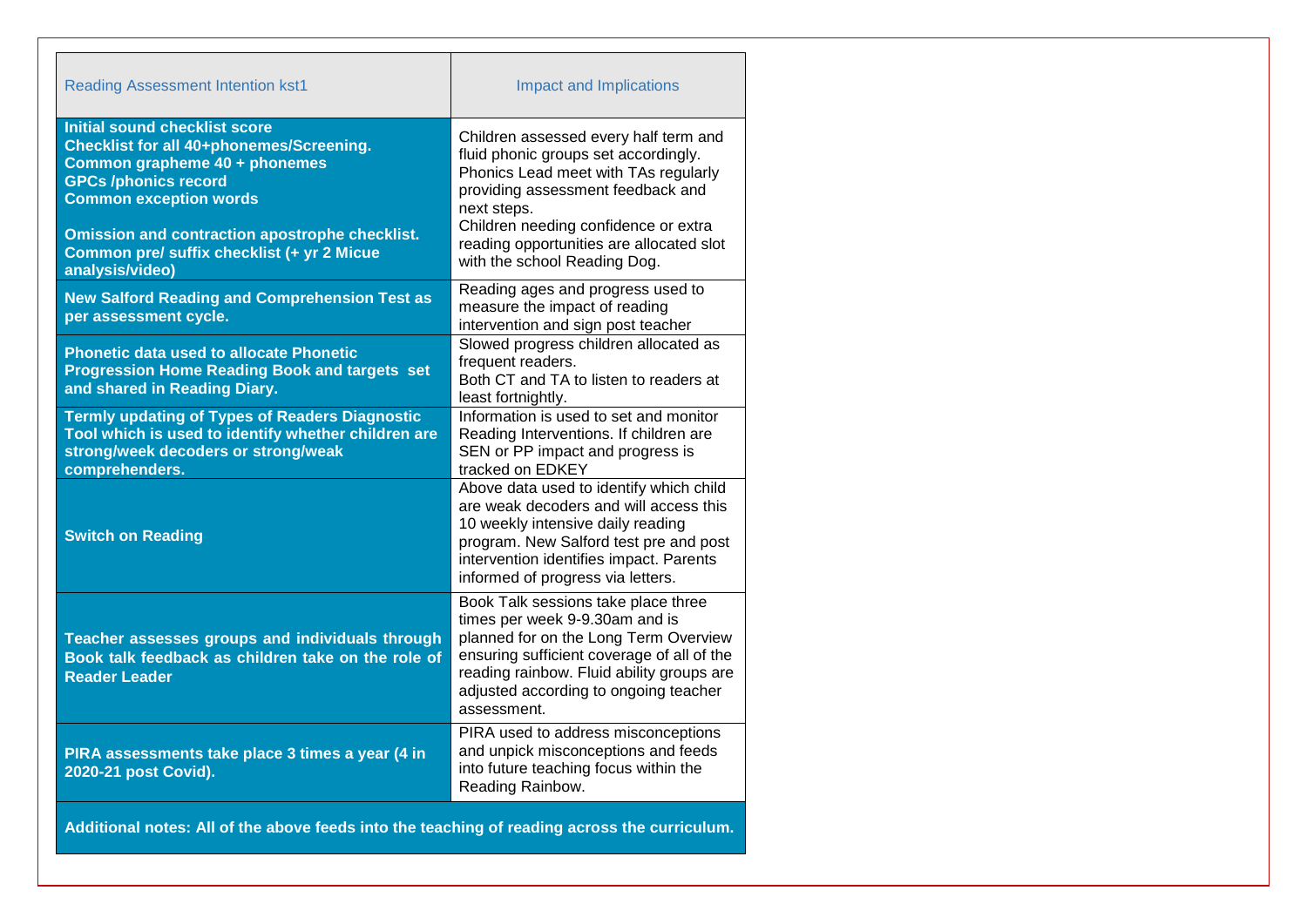| <b>Reading Assessment Intent Kst2</b>                                                                                                                                                                                                 | <b>Implications and Impact</b>                                                                                                                                                                                                                                                                                                                                                                                                            |
|---------------------------------------------------------------------------------------------------------------------------------------------------------------------------------------------------------------------------------------|-------------------------------------------------------------------------------------------------------------------------------------------------------------------------------------------------------------------------------------------------------------------------------------------------------------------------------------------------------------------------------------------------------------------------------------------|
| Checklists for applying their growing knowledge of<br>root words, prefixes and suffixes (etymology and<br>morphology) as listed in English Appendix 1, both to<br>read aloud and to understand the meaning of new<br>words they meet. | We ensure that we monitor the children<br>who still need support with phonic across<br>Kst <sub>2</sub>                                                                                                                                                                                                                                                                                                                                   |
| New Salford Reading and Comprehension Test are<br>used to track which children need SOR intervention<br>and which children need The Reading Inference<br>Intervention.                                                                | Reading ages and progress used to<br>measure the impact of reading intervention<br>and sign post teachers.                                                                                                                                                                                                                                                                                                                                |
| <b>Children who have not passed the Phonics Reading</b><br>Test KST2 or have reached the upper phases will<br>receive a targeted intervention.                                                                                        | Slowed progress children allocated as<br>frequent readers.<br>Both CT and TA to listen to readers at least<br>fortnightly.                                                                                                                                                                                                                                                                                                                |
| Termly updating of Types of Readers Diagnostic Tool,<br>which is used to identify whether children are<br>strong/week decoders or strong/weak comprehenders.                                                                          | Information is used to set and monitor<br>Reading Interventions. If children are SEN<br>or PP impact and progress is tracked on<br>EDKEY. Children assessed as lacking<br>confidence in reading are allocated a slot<br>with our school Reading Dog.                                                                                                                                                                                      |
| <b>Switch on Reading</b>                                                                                                                                                                                                              | Above data used to identify which child are<br>weak de coders and will access this 10<br>weekly intensive daily reading program.<br>New Salford Test(pre and post<br>intervention) identifies impact. Parents<br>informed of progress via letters.                                                                                                                                                                                        |
| The Inference Intervention                                                                                                                                                                                                            | TAs have been trained to deliver this 8<br>weekly, 4 times a week intensive Inference<br>Intervention. Impact is measured through<br>the word level and comprehension tests.<br>Teachers also use PIRA and Book Talk<br>assessments to teach a weekly (usually<br>Friday) Whole Class Inference Lesson,<br>which may be recorded on the Inference<br>Strategy Sheet as further evidence of<br>understanding. Inference Profiles are used. |